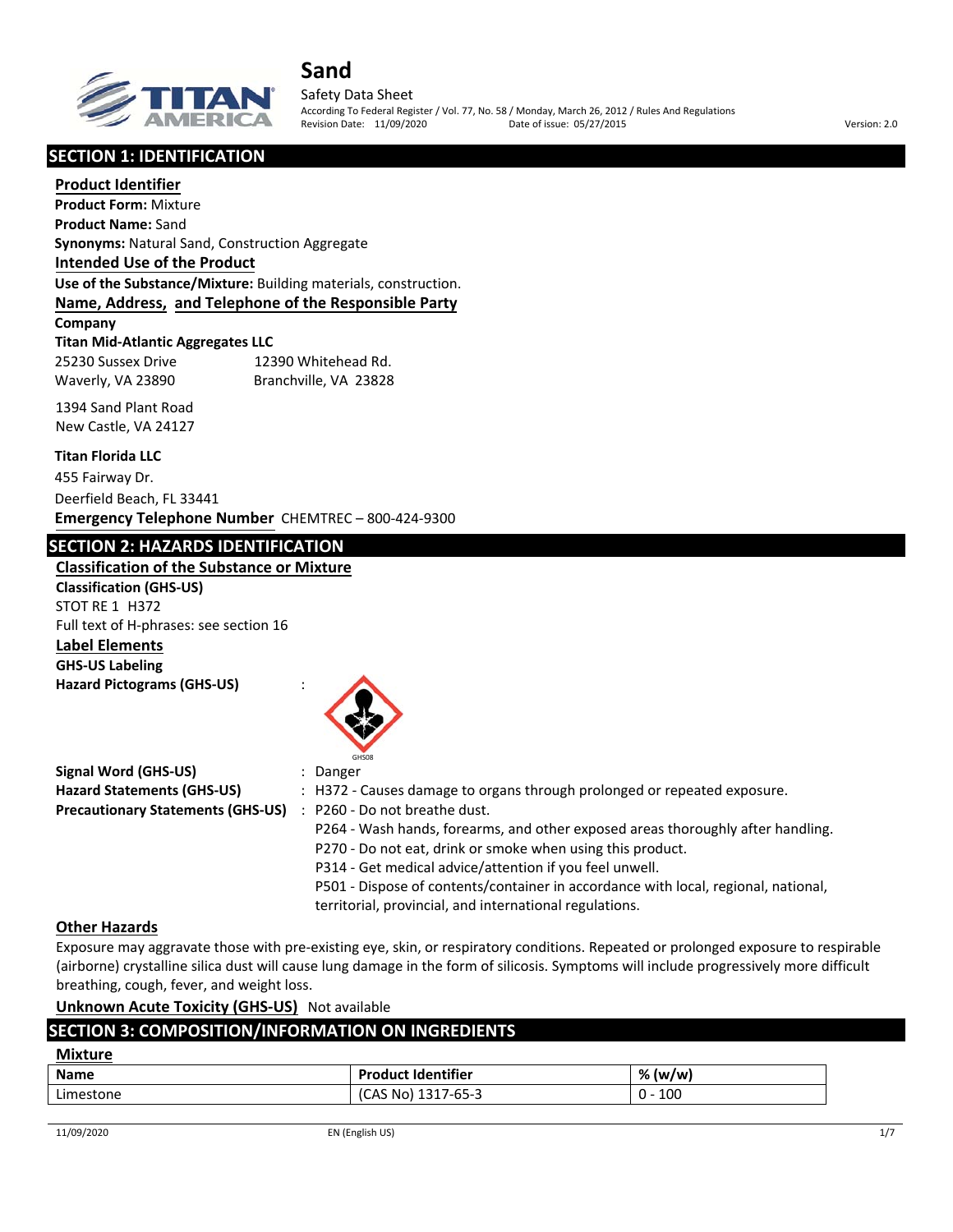Safety Data Sheet

According To Federal Register / Vol. 77, No. 58 / Monday, March 26, 2012 / Rules And Regulations

| Natural<br>Sand                                |                           | 100    |
|------------------------------------------------|---------------------------|--------|
| Quartz                                         | 14808-60-7<br>(CAS<br>No' | . >= ⊥ |
| _  _ _ _ _<br>.<br>$\sim$ $\sim$ $\sim$ $\sim$ |                           |        |

Full text of H‐phrases: see section 16

## **SECTION 4: FIRST AID MEASURES**

## **Description of First Aid Measures**

**General:** Never give anything by mouth to an unconscious person. If you feel unwell, seek medical advice (show the label if possible). **Inhalation:** Remove to fresh air and keep at rest in a position comfortable for breathing. Obtain medical attention if breathing difficulty persists.

**Skin Contact:** Rinse immediately with plenty of water. Obtain medical attention if irritation develops or persists.

**Eye Contact:** Rinse cautiously with water for at least 15 minutes. Remove contact lenses, if present and easy to do. Continue rinsing. Obtain medical attention.

**Ingestion:** Do not induce vomiting. Rinse mouth. Seek medical attention if any problems arise.

### **Most Important Symptoms and Effects Both Acute and Delayed**

**General:** Causes damage to organs through prolonged or repeated exposure.

**Inhalation:** Repeated exposure to respirable (airborne) crystalline silica dust will cause lung damage in the form of silicosis.

**Skin Contact:** Repeated or prolonged skin contact may cause irritation.

**Eye Contact:** Repeated or prolonged contact will cause mechanical irritation.

**Ingestion:** Ingestion is likely to be harmful or have adverse effects.

**Chronic Symptoms:** Causes damage to organs through prolonged or repeated exposure. Repeated or prolonged exposure to respirable (airborne) crystalline silica dust will cause lung damage in the form of silicosis. Symptoms will include progressively more difficult breathing, cough, fever, and weight loss.

#### **Indication of Any Immediate Medical Attention and Special Treatment Needed**

If you feel unwell, seek medical advice (show the label where possible).

## **SECTION 5: FIRE‐FIGHTING MEASURES**

### **Extinguishing Media**

**Suitable Extinguishing Media:** No fire hazard present for this material.

**Unsuitable Extinguishing Media:** No fire hazard present for this material.

#### **Special Hazards Arising From the Substance or Mixture**

**Fire Hazard:** Not flammable.

**Explosion Hazard:** Product is not explosive.

**Reactivity:** Hazardous reactions will not occur under normal conditions.

#### **Advice for Firefighters**

**Precautionary Measures Fire:** No fire hazard present for this material.

**Firefighting Instructions:** No fire hazard present for this material.

**Protection During Firefighting:** Do not enter fire area without proper protective equipment, including respiratory protection.

**Hazardous Combustion Products**: Oxides of calcium.

**Other Information:** Refer to Section 9 for flammability properties.

#### **Reference to Other Sections**

Refer to section 9 for flammability properties.

#### **SECTION 6: ACCIDENTAL RELEASE MEASURES**

#### **Personal Precautions, Protective Equipment and Emergency Procedures**

#### **For Non‐Emergency Personnel**

**Protective Equipment:** Use appropriate personal protection equipment (PPE).

**Emergency Procedures:** Evacuate unnecessary personnel.

#### **For Emergency Personnel**

**Protective Equipment:** Equip cleanup crew with proper protection.

**Emergency Procedures:** Stop spill if safe to do so. Eliminate ignition sources. Ventilate area.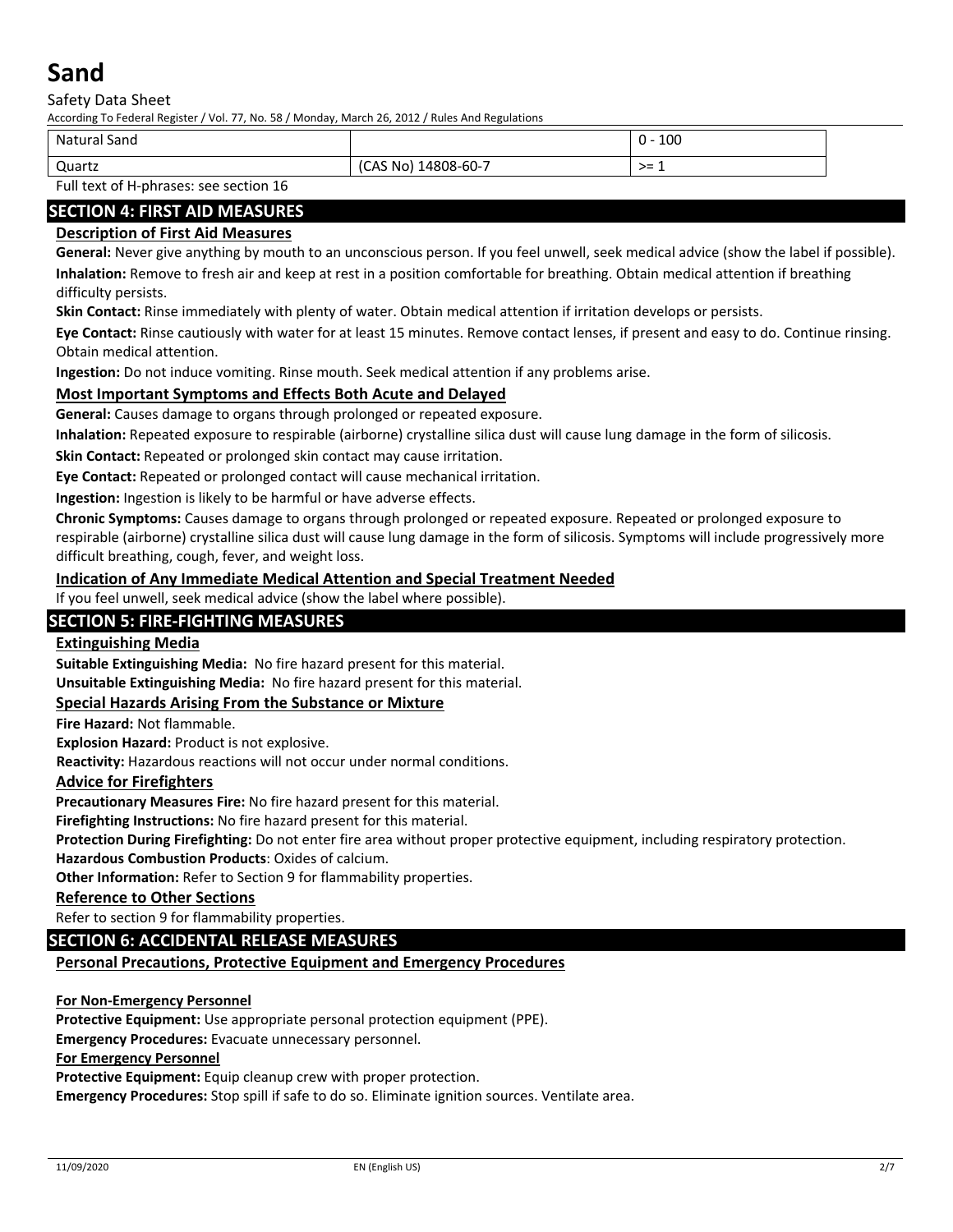Safety Data Sheet

According To Federal Register / Vol. 77, No. 58 / Monday, March 26, 2012 / Rules And Regulations

#### **Environmental Precautions** Not available

#### **Methods and Material for Containment and Cleaning Up**

**For Containment:** Contain and collect as any solid.

#### **Reference to Other Sections**

See Heading 8. Exposure controls and personal protection. For further information refer to section 13.

### **SECTION 7: HANDLING AND STORAGE**

#### **Precautions for Safe Handling**

**Hygiene Measures:** Handle in accordance with good industrial hygiene and safety procedures. Wash hands and other exposed areas with mild soap and water before eating, drinking or smoking and when leaving work.

#### **Conditions for Safe Storage, Including Any Incompatibilities**

**Technical Measures:** Comply with applicable regulations.

**Storage Conditions:**. Keep/Store away from Incompatible materials.

**Incompatible Materials:** Strong acids. Strong bases. Strong oxidizers.

#### **Specific End Use(s)**

Building materials, construction.

## **SECTION 8: EXPOSURE CONTROLS/PERSONAL PROTECTION**

## **Control Parameters**

For substances listed in section 3 that are not listed here, there are no established Exposure limits from the manufacturer, supplier, importer, or the appropriate advisory agency including: ACGIH (TLV), NIOSH (REL), OSHA (PEL), Canadian provincial governments, or the Mexican government

| Quartz (14808-60-7)                |                                      |                                                                           |
|------------------------------------|--------------------------------------|---------------------------------------------------------------------------|
| <b>Mexico</b>                      | OEL TWA (mg/m <sup>3</sup> )         | 0.1 mg/m <sup>3</sup> (respirable fraction)                               |
| <b>USA ACGIH</b>                   | ACGIH TWA $(mg/m3)$                  | 0.025 mg/m <sup>3</sup> (respirable fraction)                             |
| <b>USA ACGIH</b>                   | <b>ACGIH chemical category</b>       | A2 - Suspected Human Carcinogen                                           |
| <b>USA OSHA</b>                    | OSHA PEL (STEL) (mg/m <sup>3</sup> ) | 250 mppcf/%SiO <sub>2</sub> +5, 10mg/m <sup>3</sup> /%SiO <sub>2</sub> +2 |
| <b>USA NIOSH</b>                   | NIOSH REL (TWA) (mg/m <sup>3</sup> ) | 0.05 mg/m <sup>3</sup> (respirable dust)                                  |
| <b>USA IDLH</b>                    | US IDLH $(mg/m3)$                    | 50 mg/m <sup>3</sup> (respirable dust)                                    |
| <b>Alberta</b>                     | OEL TWA (mg/m <sup>3</sup> )         | 0.025 mg/m <sup>3</sup> (respirable particulate)                          |
| <b>British Columbia</b>            | OEL TWA (mg/m <sup>3</sup> )         | $0.025$ mg/m <sup>3</sup> (respirable)                                    |
| Manitoba                           | OEL TWA (mg/m <sup>3</sup> )         | 0.025 mg/m <sup>3</sup> (respirable fraction)                             |
| <b>New Brunswick</b>               | OEL TWA (mg/m <sup>3</sup> )         | 0.1 mg/m <sup>3</sup> (respirable fraction)                               |
| <b>Newfoundland &amp; Labrador</b> | OEL TWA (mg/m <sup>3</sup> )         | 0.025 mg/m <sup>3</sup> (respirable fraction)                             |
| <b>Nova Scotia</b>                 | OEL TWA (mg/m <sup>3</sup> )         | 0.025 mg/m <sup>3</sup> (respirable fraction)                             |
| <b>Nunavut</b>                     | OEL TWA (mg/m <sup>3</sup> )         | $0.1 \text{ mg/m}^3$ (respirable mass)                                    |
|                                    |                                      | 0.3 mg/m <sup>3</sup> (total mass)                                        |
| <b>Northwest Territories</b>       | OEL TWA (mg/m <sup>3</sup> )         | $0.1 \text{ mg/m}^3$ (respirable mass)                                    |
|                                    |                                      | 0.3 mg/m <sup>3</sup> (total mass)                                        |
| <b>Ontario</b>                     | OEL TWA (mg/m <sup>3</sup> )         | 0.10 mg/m <sup>3</sup> (designated substances regulation-respirable)      |
| <b>Prince Edward Island</b>        | OEL TWA (mg/m <sup>3</sup> )         | 0.025 mg/m <sup>3</sup> (respirable fraction)                             |
| Québec                             | VEMP ( $mg/m3$ )                     | $0.1 \text{ mg/m}^3$ (respirable dust)                                    |
| Saskatchewan                       | OEL TWA (mg/m <sup>3</sup> )         | 0.05 mg/m <sup>3</sup> (respirable fraction)                              |
| Yukon                              | OEL TWA (mg/m <sup>3</sup> )         | 300 particle/mL                                                           |
| Limestone (1317-65-3)              |                                      |                                                                           |
| <b>Mexico</b>                      | OEL TWA (mg/m <sup>3</sup> )         | $10 \text{ mg/m}^3$                                                       |
| <b>Mexico</b>                      | OEL STEL (mg/m <sup>3</sup> )        | $20 \text{ mg/m}^3$                                                       |
| <b>USA OSHA</b>                    | OSHA PEL (TWA) (mg/m <sup>3</sup> )  | 15 mg/m <sup>3</sup> (total dust)                                         |
|                                    |                                      | 5 mg/m <sup>3</sup> (respirable fraction)                                 |
| <b>USA NIOSH</b>                   | NIOSH REL (TWA) $(mg/m3)$            | 10 mg/m <sup>3</sup> (total dust)                                         |
|                                    |                                      | 5 mg/m <sup>3</sup> (respirable dust)                                     |
| Alberta                            | OEL TWA (mg/m <sup>3</sup> )         | $10 \text{ mg/m}^3$                                                       |
| <b>British Columbia</b>            | OEL STEL (mg/m <sup>3</sup> )        | 20 mg/m <sup>3</sup> (total dust)                                         |
|                                    |                                      |                                                                           |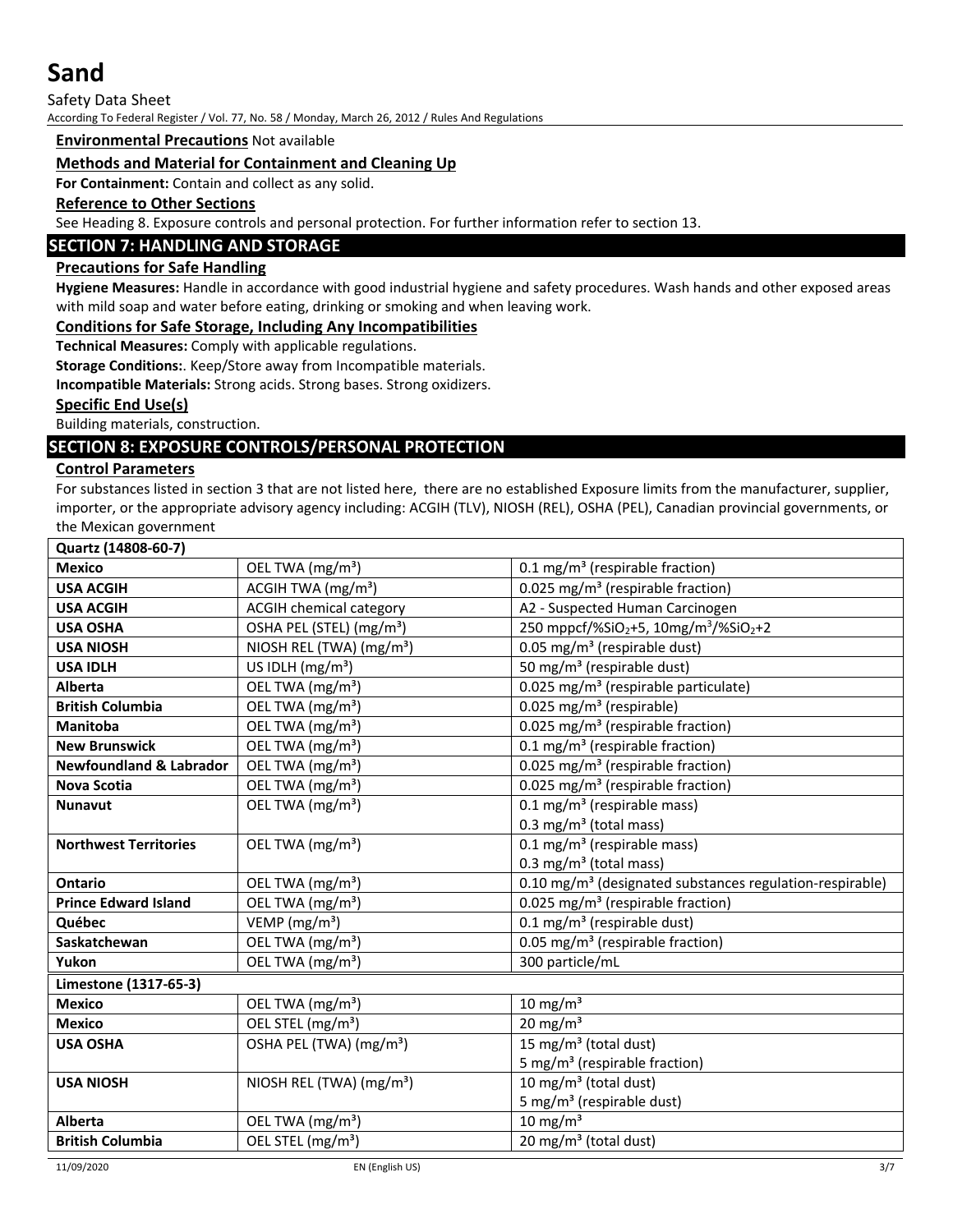Safety Data Sheet

According To Federal Register / Vol. 77, No. 58 / Monday, March 26, 2012 / Rules And Regulations

| <b>British Columbia</b>      | OEL TWA $(mg/m3)$             | 10 mg/m <sup>3</sup> (total dust)                                   |
|------------------------------|-------------------------------|---------------------------------------------------------------------|
|                              |                               | 3 mg/m <sup>3</sup> (respirable fraction)                           |
| <b>New Brunswick</b>         | OEL TWA $(mg/m3)$             | 10 mg/m <sup>3</sup> (particulate matter containing no Asbestos and |
|                              |                               | <1% Crystalline silica)                                             |
| <b>Nunavut</b>               | OEL TWA $(mg/m3)$             | 5 mg/m <sup>3</sup> (respirable mass)                               |
|                              |                               | 10 mg/m <sup>3</sup> (total mass)                                   |
| <b>Northwest Territories</b> | OEL TWA $(mg/m3)$             | 5 mg/m <sup>3</sup> (respirable mass)                               |
|                              |                               | 10 mg/m <sup>3</sup> (total mass)                                   |
| Québec                       | VEMP ( $mg/m3$ )              | 10 mg/m <sup>3</sup> (Limestone, containing no Asbestos and <1%     |
|                              |                               | Crystalline silica-total dust)                                      |
| Saskatchewan                 | OEL STEL (mg/m <sup>3</sup> ) | $20 \text{ mg/m}^3$                                                 |
| Saskatchewan                 | OEL TWA (mg/m <sup>3</sup> )  | $10 \text{ mg/m}^3$                                                 |
| Yukon                        | OEL STEL (mg/m <sup>3</sup> ) | $20 \text{ mg/m}^3$                                                 |
| Yukon                        | OEL TWA $(mg/m3)$             | 30 mppcf                                                            |
|                              |                               | $10 \text{ mg/m}^3$                                                 |

## **Exposure Controls**

**Appropriate Engineering Controls:** Ensure adequate ventilation, especially in confined areas. Clean water should always be readily  available for skin and (emergency) eye washing. Ensure all national/local regulations are observed.

**Personal Protective Equipment:** Protective goggles or safety glasses with side shields. Gloves. Protective clothing. Dust formation: dust mask or Respirator (See Below).



**Materials for Protective Clothing:** Wear suitable materials and fabrics.

**Hand Protection:** Wear protective gloves.

**Eye Protection:** Goggles or safety glasses.

**Skin and Body Protection:** Wear suitable protective clothing.

**Respiratory Protection:** Use NIOSH-approved dust mask or properly fitted, particulate filter respirator complying with an approved standard (NIOSH/MSHA), if a risk assessment indicates this is necessary.Respirator selection must be based on known or anticipated exposure levels, the hazards of theproduct, and assigned protection factor of the selected respirator.

#### **SECTION 9: PHYSICAL AND CHEMICAL PROPERTIES**

**Information on Basic Physical and Chemical Properties**

| <b>Physical State</b>                  | Solid<br>٠                                    |     |
|----------------------------------------|-----------------------------------------------|-----|
| Appearance                             | Fine grains, gray or yellow to white in color |     |
| Odor                                   | <b>Odorless</b><br>$\bullet$                  |     |
| <b>Odor Threshold</b>                  | Not available<br>٠<br>$\cdot$                 |     |
| рH                                     | Not available<br>$\bullet$                    |     |
| <b>Evaporation Rate</b>                | Not available<br>٠<br>$\cdot$                 |     |
| <b>Melting Point</b>                   | Not available<br>٠                            |     |
| <b>Freezing Point</b>                  | Not available<br>٠                            |     |
| <b>Boiling Point</b>                   | Not available<br>٠                            |     |
| <b>Flash Point</b>                     | Not available<br>$\bullet$                    |     |
| <b>Auto-ignition Temperature</b>       | Not available<br>$\bullet$                    |     |
| <b>Decomposition Temperature</b>       | Not available<br>$\ddot{\cdot}$               |     |
| Flammability (solid, gas)              | Not available<br>٠                            |     |
| Lower Flammable Limit                  | Not available<br>٠                            |     |
| Upper Flammable Limit                  | Not available<br>$\ddot{\cdot}$               |     |
| <b>Vapor Pressure</b>                  | Not available<br>٠                            |     |
| <b>Relative Vapor Density at 20 °C</b> | Not available<br>$\bullet$                    |     |
| <b>Relative Density</b>                | Not available<br>$\bullet$                    |     |
| <b>Specific Gravity</b>                | $2.20 - 2.80$<br>٠                            |     |
| 11/09/2020                             | EN (English US)                               | 4/7 |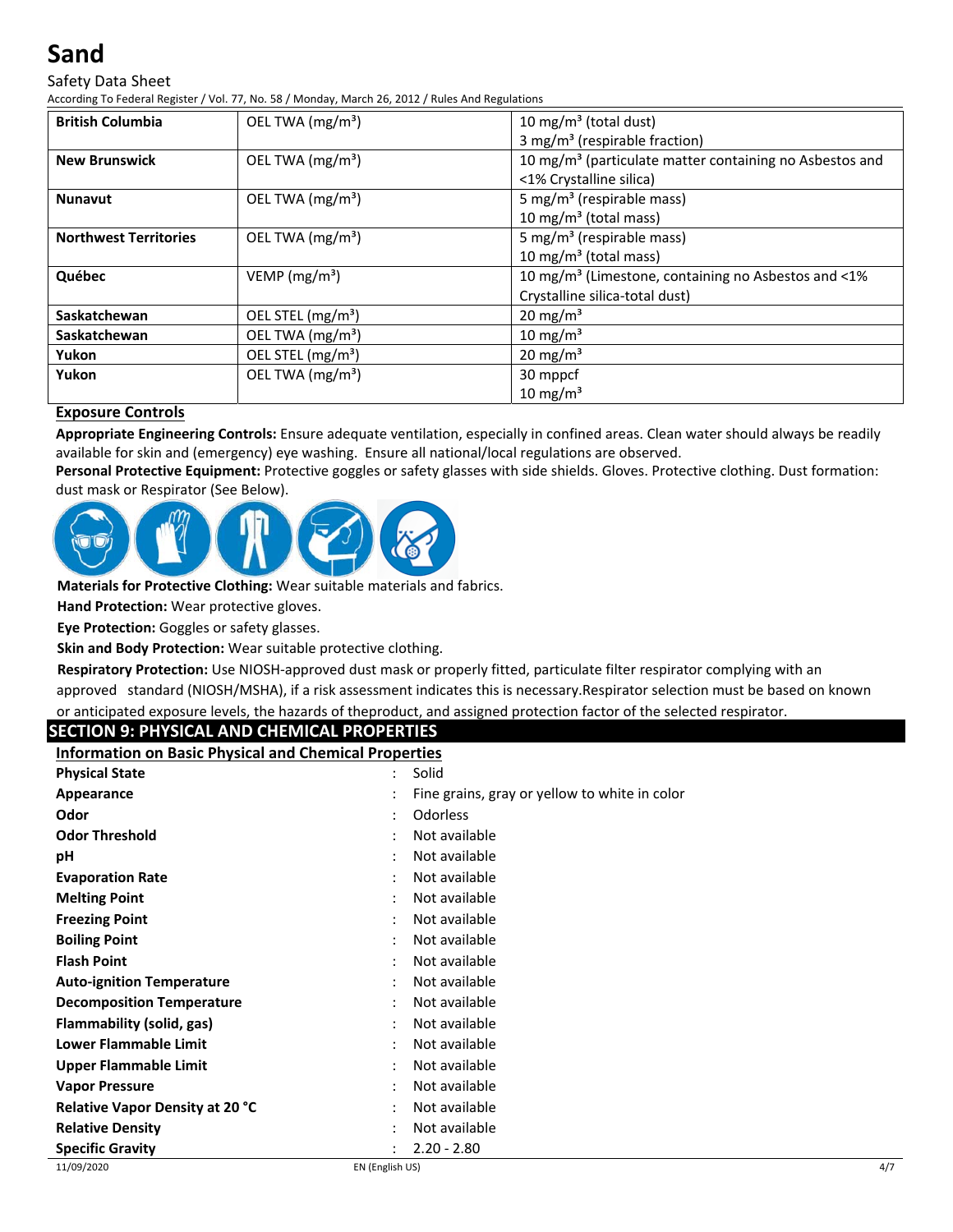Safety Data Sheet According To Federal Register / Vol. 77, No. 58 / Monday, March 26, 2012 / Rules And Regulations

| Solubility                                        | Insoluble in water.                                                   |
|---------------------------------------------------|-----------------------------------------------------------------------|
| <b>Partition Coefficient: N-Octanol/Water</b>     | Not available                                                         |
| <b>Viscosity</b>                                  | Not available                                                         |
| Explosion Data – Sensitivity to Mechanical Impact | Not expected to present an explosion hazard due to mechanical impact. |

**Explosion Data – Sensitivity to Static Discharge** : Not expected to present an explosion hazard due to static discharge.

## **SECTION 10: STABILITY AND REACTIVITY**

**Reactivity:** Hazardous reactions will not occur under normal conditions.

**Chemical Stability:** Stable under recommended handling and storage conditions (see section 7).

**Possibility of Hazardous Reactions:** Hazardous polymerization will not occur.

**Conditions to Avoid:** Incompatible materials.

**Incompatible Materials:** Strong acids, strong bases, strong oxidizers.

**Hazardous Decomposition Products:** Quartz (silica) will dissolve in hydroflouric acid producing a corrosive gas, silicon tetrafluoride.

## **SECTION 11: TOXICOLOGICAL INFORMATION**

## **Information on Toxicological Effects ‐ Product**

**Acute Toxicity:** Not classified

**LD50 and LC50 Data:** Not available

**Skin Corrosion/Irritation:** Not classified

**Serious Eye Damage/Irritation:** Not classified

**Respiratory or Skin Sensitization:** Not classified

**Germ Cell Mutagenicity:** Not classified

**Teratogenicity:** Not classified

**Carcinogenicity:** Not classified

**Specific Target Organ Toxicity (Repeated Exposure):** Causes damage to organs through prolonged or repeated exposure.

**Reproductive Toxicity:** Not classified

**Specific Target Organ Toxicity (Single Exposure):** Not classified

**Aspiration Hazard:** Not classified

**Symptoms/Injuries After Inhalation:** Repeated exposure to respirable (airborne) crystalline silica dust will cause lung damage in the form of silicosis.

**Symptoms/Injuries After Skin Contact:** Repeated or prolonged skin contact may cause irritation.

**Symptoms/Injuries After Eye Contact:** Repeated or prolonged contact will cause mechanical irritation.

**Symptoms/Injuries After Ingestion:** Ingestion is likely to be harmful or have adverse effects.

**Chronic Symptoms:** Causes damage to organs through prolonged or repeated exposure. Repeated or prolonged exposure to respirable (airborne) crystalline silica dust will cause lung damage in the form of silicosis. Symptoms will include progressively more

difficult breathing, cough, fever, and weight loss.

## **Information on Toxicological Effects ‐ Ingredient(s)**

**LD50 and LC50 Data:**

| Quartz (14808-60-7)                              |                                               |
|--------------------------------------------------|-----------------------------------------------|
| LD50 Oral Rat                                    | $>$ 5000 mg/kg                                |
| <b>LD50 Dermal Rat</b>                           | > 5000 mg/kg                                  |
| Quartz (14808-60-7)                              |                                               |
| <b>IARC Group</b>                                |                                               |
| <b>National Toxicology Program (NTP) Status</b>  | Known Human Carcinogens.                      |
| <b>OSHA Hazard Communication Carcinogen List</b> | In OSHA Hazard Communication Carcinogen list. |
|                                                  |                                               |

## **SECTION 12: ECOLOGICAL INFORMATION**

**Toxicity No additional information available**

#### **Persistence and Degradability** Not available

**Bioaccumulative Potential** Not available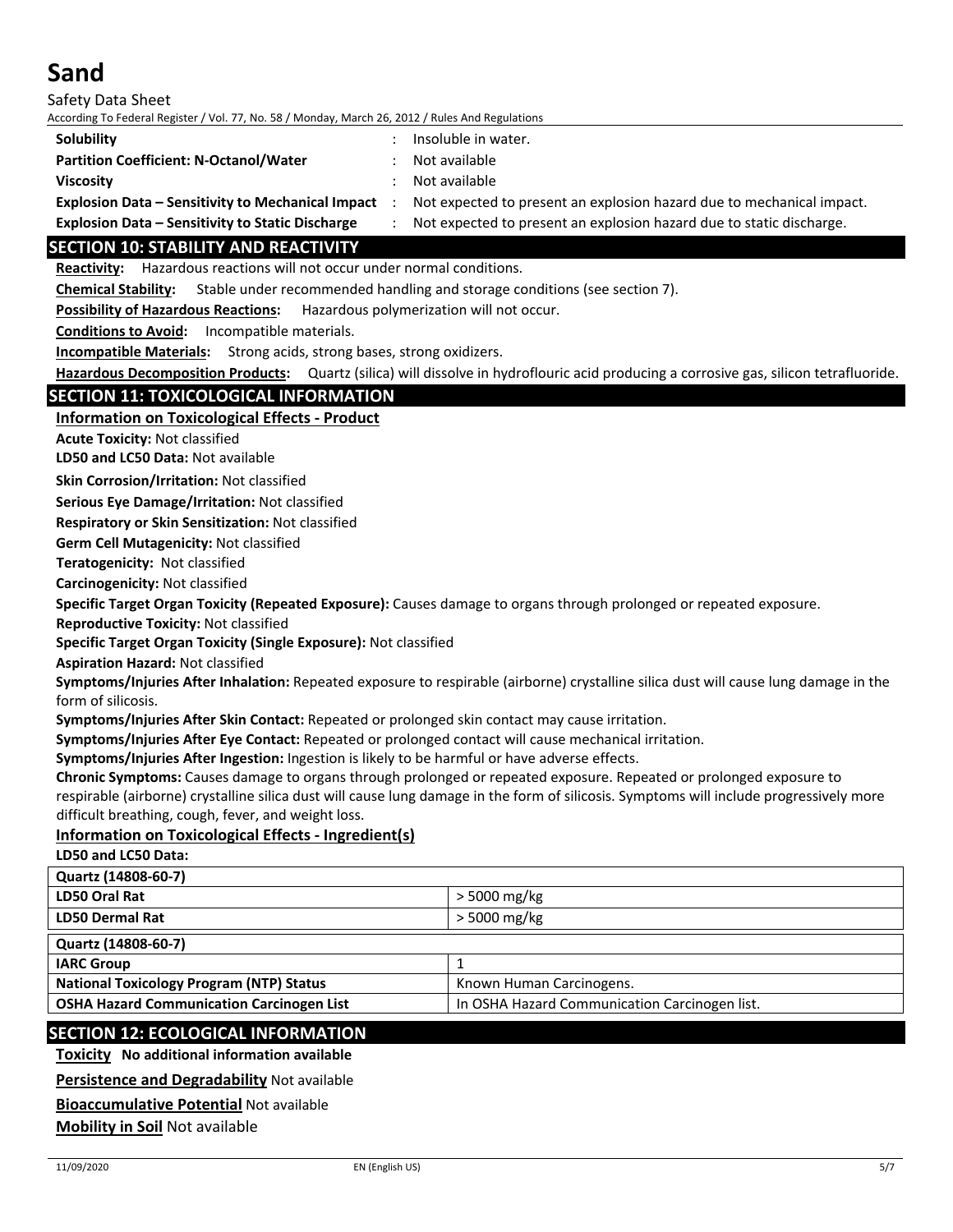Safety Data Sheet According To Federal Register / Vol. 77, No. 58 / Monday, March 26, 2012 / Rules And Regulations

### **Other Adverse Effects**

**Other Information:** Avoid release to the environment.

## **SECTION 13: DISPOSAL CONSIDERATIONS**

**Waste Disposal Recommendations:** Dispose of waste material in accordance with all local, regional, national, provincial, territorial and international regulations.

**Ecology – Waste Materials:** Avoid release to the environment.

### **SECTION 14: TRANSPORT INFORMATION**

**In Accordance with DOT** Not regulated for transport **In Accordance with IMDG** Not regulated for transport **In Accordance with IATA** Not regulated for transport **In Accordance with TDG** Not regulated for transport

## **SECTION 15: REGULATORY INFORMATION**

## **US Federal Regulations**

| Sand                                                                      |                                 |  |
|---------------------------------------------------------------------------|---------------------------------|--|
| SARA Section 311/312 Hazard Classes                                       | Delayed (chronic) health hazard |  |
| Quartz (14808-60-7)                                                       |                                 |  |
| Listed on the United States TSCA (Toxic Substances Control Act) inventory |                                 |  |
| <b>SARA Section 311/312 Hazard Classes</b>                                | Immediate (acute) health hazard |  |
|                                                                           | Delayed (chronic) health hazard |  |
| Limestone (1317-65-3)                                                     |                                 |  |
| Listed on the United States TSCA (Toxic Substances Control Act) inventory |                                 |  |
|                                                                           |                                 |  |

### **US State Regulations**

| U.S. - California - Proposition 65 - Carcinogens List | WARNING: This product contains chemicals known to the State of |
|-------------------------------------------------------|----------------------------------------------------------------|
|                                                       | California to cause cancer.                                    |

## **Quartz (14808‐60‐7)**

U.S. ‐ Massachusetts ‐ Right To Know List

U.S. ‐ New Jersey ‐ Right to Know Hazardous Substance List

U.S. ‐ Pennsylvania ‐ RTK (Right to Know) List

#### **Limestone (1317‐65‐3)**

U.S. ‐ Massachusetts ‐ Right To Know List

U.S. ‐ New Jersey ‐ Right to Know Hazardous Substance List

U.S. ‐ Pennsylvania ‐ RTK (Right to Know) List

## **Canadian Regulations**

| Sand                                                       |                                                                                    |  |
|------------------------------------------------------------|------------------------------------------------------------------------------------|--|
| <b>WHMIS Classification</b>                                | Class D Division 2 Subdivision A - Very toxic material causing other toxic effects |  |
|                                                            |                                                                                    |  |
| Quartz (14808-60-7)                                        |                                                                                    |  |
| Listed on the Canadian DSL (Domestic Substances List)      |                                                                                    |  |
| Listed on the Canadian IDL (Ingredient Disclosure List)    |                                                                                    |  |
| <b>IDL Concentration 1%</b>                                |                                                                                    |  |
| <b>WHMIS Classification</b>                                | Class D Division 2 Subdivision A - Very toxic material causing other toxic effects |  |
|                                                            | Class D Division 2 Subdivision B - Toxic material causing other toxic effects      |  |
| Limestone (1317-65-3)                                      |                                                                                    |  |
| Listed on the Canadian NDSL (Non-Domestic Substances List) |                                                                                    |  |